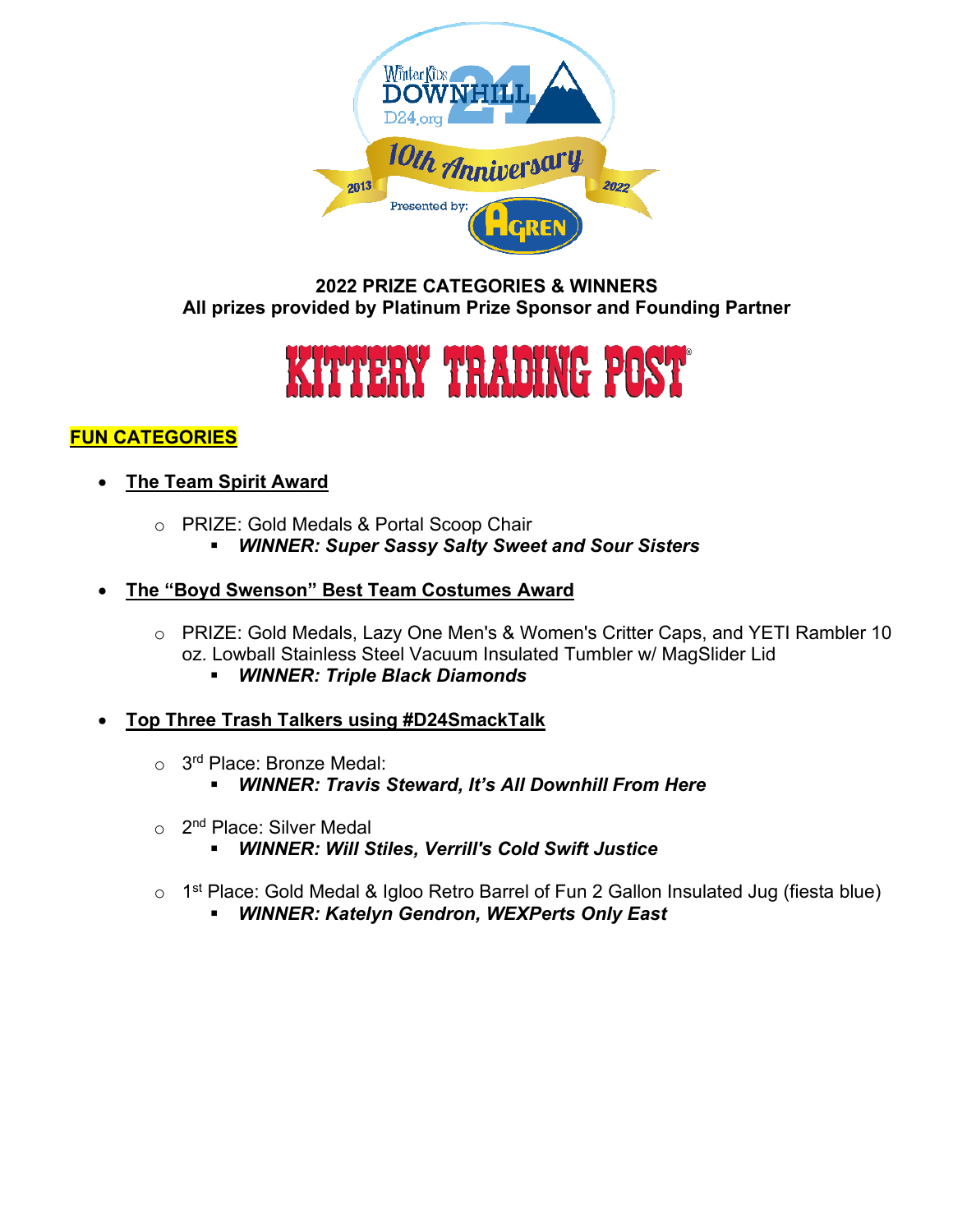#### **PERFORMANCE BASED CATEGORIES**

#### **Race Arena**

- **Kids Top Team of 4 – (Teams of 4 awarded, 1st, 2nd 3rd)**
	- o 3<sup>rd</sup> Place: Bronze Medal
		- *York All Stars*
			- *Owen Rusiecki*
			- *Bridget Schontag*
			- *Emily Wallace*
			- *Heidi Wallace*
	- $\circ$  2<sup>nd</sup> Place: Silver Medal
		- *Ski The Least*
			- *Ruby Dwyer*
			- *Holden Langenhagen*
			- *Annalena Wittmann*
			- *Cyrus Blake*

#### o 1<sup>st</sup> Place: Gold Medals and Skullcandy Riff Wireless On-Ear Headphone

- *Fairway Return of the Joey's*
	- *Bobby Strong*
	- *Rosie St. Cyr*
	- *Jack Gilbert*
	- *Ben Barrett*

#### • **Mixed/Adults Top Team– (Teams of 4 awarded, 1st, 2nd 3rd)**

- $\circ$  3<sup>rd</sup> Place: Bronze Medal
	- *Agren/West Mountain Ski Co.*
		- *Jesse Klimaytis*
		- *Daniel Pearl*
		- *Augustus Lookner*
		- *Miachel Milliken*
- $\circ$  2<sup>nd</sup> Place: Silver Medal
	- *It's All Downhill From Here*
		- *William Purington*
		- *Travis Steward*
		- *Eric Cummings*
		- *Matthew Tardiff*
- o 1<sup>st</sup> Gold Medals and EcoXGear EcoExtreme 2 Bluetooth Waterproof / Floating **Speakers** 
	- *Zachau Dancing in the Dark*
		- *Devon Wright*
		- *Charlie Zachau*
		- *Nicholas Carmell*
		- *Nathan Hjelm*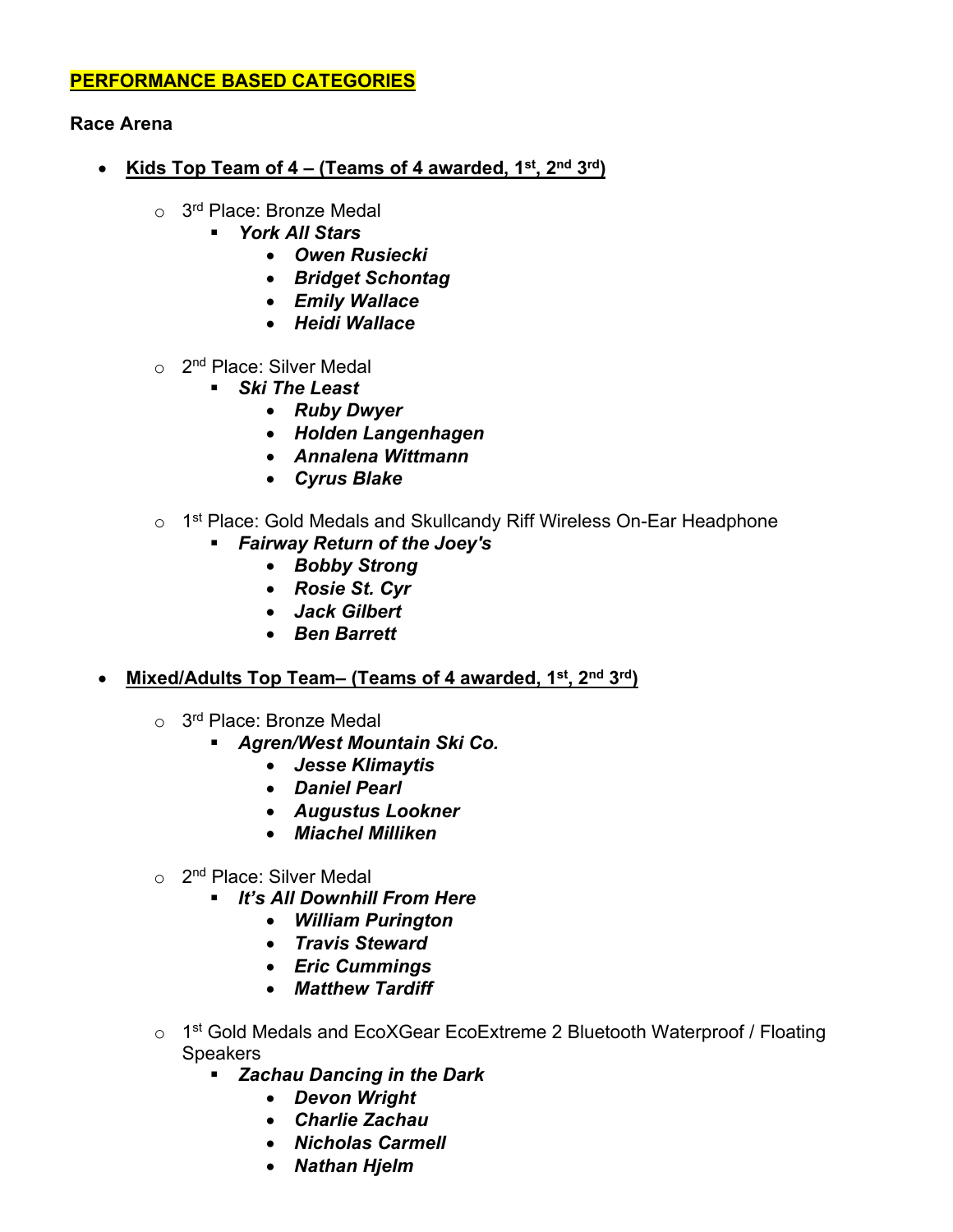# • **Top Three Fastest Skiers - (Prize for Gold, 2nd & 3rd medals)**

- $\circ$  3<sup>rd</sup> Place: Bronze Medal
	- *Will Purington – It's All Downhill from Here*
- o 2<sup>nd</sup> Place: Silver Medal
	- *Bobby Strong – Fairway Return of the Joeys*
- $\circ$  1<sup>st</sup> Gold medal and Athalon Ultimate Everything XL Boot Bag (Blue/Black)
	- *Ray Todd – Atlantic FCU*

## • **Top Three Fastest Snowboarders - (Prize for Gold, 2nd & 3rd medals)**

- $\circ$  3<sup>rd</sup> Place: Bronze Medal
	- *Stephen Cooper – It's All Downhill from Here*
- o 2<sup>nd</sup> Place: Silver Medal
	- *Jonathan Warren – Kingfield Elementary School*
- o 1<sup>st</sup> Gold medal and Athalon Ultimate Everything XL Boot Bag (Blue Black)
	- *David Marsden – Powdah8's 2022*

## **Obstacle Course Tournament**

- **Kids Cup Team**
	- $\circ$  3<sup>rd</sup> Place: Bronze Medal
		- *Boys of Winter*
	- $\circ$  2<sup>nd</sup> Place: Silver Medal
		- *Fairway Return of the Joey's*
	- o 1<sup>st</sup> Place: Gold Medals and JBL Charge 5 Waterproof Bluetooth Speaker
		- *York All Stars*
- **King of the Mountain Team**
	- o 3<sup>rd</sup> Place: Bronze Medal
		- *Acadia Insurance*
	- o 2<sup>nd</sup> Place: Silver Medal
		- *Triple Black Diamonds*
	- o 1<sup>st</sup> Place: Gold Medals and Theragun mini–Portable Massager (1) and TriggerPoint IMPACT Percussion Massage Gun
		- *Orono Brewing Allstars*
- **DAY ONLY TEAMS - Team with most people on most lifts (fundraising is tie breaker)**
	- ONE PRIZE \$50 gift cards to Kittery Trading Post for each team member
		- o *WINNER: Tyler Technologies*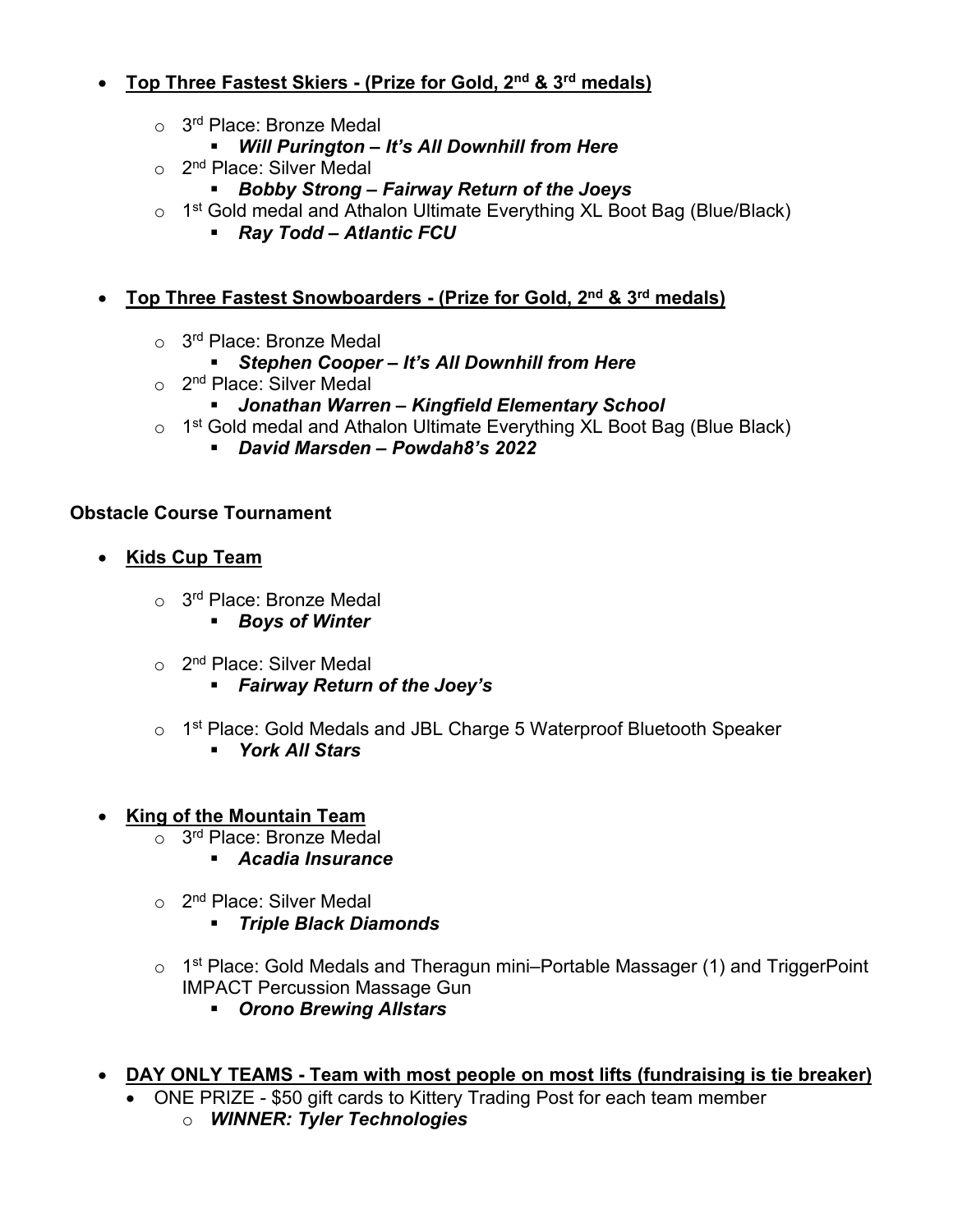## **FUNDRAISING CATEGORIES**

- **Youngest Fundraiser**
	- o Gold Medal, Framed Poster & Kulkea Children's Speed Star Ski Boot & Helmet Backpack (Black)
		- *Ian Coburn, CSJ All Stars*
		- *Age: 3 years old*
		- *Amount Raised: \$207.50*
- **Biggest Fundraiser Under 18** 
	- o Gold Medal, Framed Poster & Swix 92 Liter Wheeled Cargo Duffel
		- *Cole Francis, Purple Pineapples*
		- *Age: 16*
		- *Amount Raised: \$22,563*
- **Highest Fundraising Team – Kid's Cup**
	- $\circ$  3<sup>rd</sup> \$25 Kittery Trading Post Gift Cards
		- *Trailblazers*
		- *Amount Raised: \$7,841*
	- $\circ$  2<sup>nd</sup>- \$50 Kittery Trading Post Gift Cards
		- *Fairway Return of the Joey's*
		- *Amount Raised: \$15,586*
	- o 1<sup>st</sup> \$100 Kittery Trading Post Gift Cards & Framed Posters
		- *Purple Pineapples*
		- *Amount Raised: \$23,062*
- **Highest Fundraising Team – Adult/Mixed Team**
	- $\circ$  3<sup>rd</sup> \$25 Kittery Trading Post Gift Cards
		- *Zachau - Skin to Win*
		- *Amount Raised: \$66,907*
	- $\circ$  2<sup>nd</sup>- \$50 Kittery Trading Post Gift Cards
		- *It's All Downhill From Here*
		- *Amount Raised: \$82,482*
	- $\circ$  1<sup>st</sup> \$100 Kittery Trading Post Gift Cards & Framed Posters
		- *Agren/West Mountain Ski Company*
		- *Amount Raised: \$114,270*